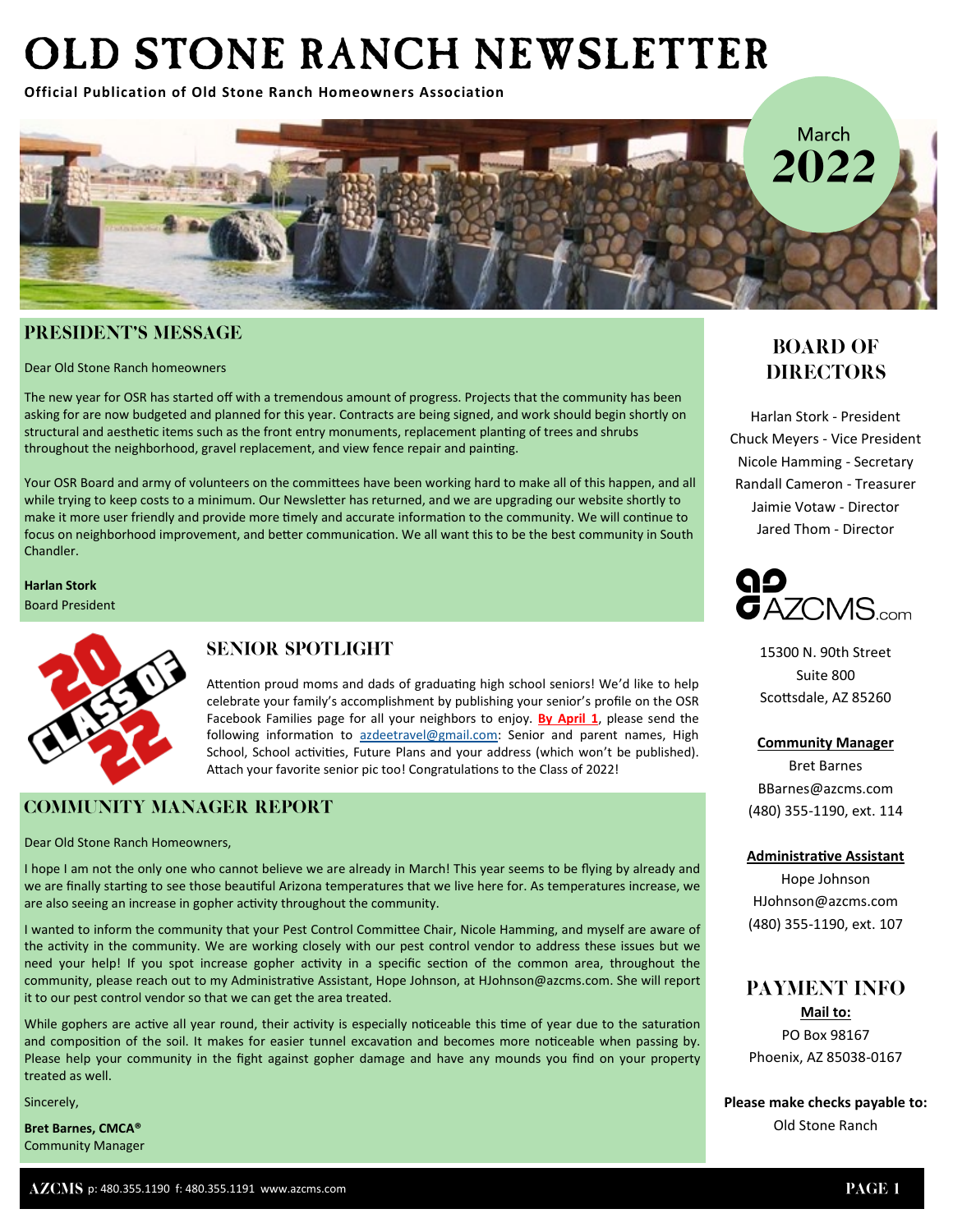# **LANDSCAPE EXCITEMENT!**

Jaime Votaw, with the help of her landscape committee and Apex Landscape have put together an excellent plan that will bring beauty and greenery back to OSR! In the next few months, you will see **20** new low-maintenance, slow-growing and colorful trees (Castalote, Desert Willow, Mulga, Red Push, Chitalpua, Vitex) added. In addition, unsightly shrubs will be removed, and **725** new shrubs placed throughout the community. Finally, Phase I of the 6-year plan for granite replacement begins this summer refreshing the south part of OSR in the Powell Park greenbelt and the perimeters bordered by Chandler Heights, S Mustang and Blue Ridge Place. If you see Jaime Votaw and any of her committee members, hug their ankles! Beautification and maintenance continue!



## **2022 PROJECT UPDATES**

| <b>2022 APPROVED PROJECTS</b>          | <b>Description</b>                                                                                                                                                                                                                                                                                    | <b>Status</b>                                                                                                                                |
|----------------------------------------|-------------------------------------------------------------------------------------------------------------------------------------------------------------------------------------------------------------------------------------------------------------------------------------------------------|----------------------------------------------------------------------------------------------------------------------------------------------|
| Drywell IV, Drywell Plus               | Inspection and maintenance of 60 drywells<br>(see explanation below *)                                                                                                                                                                                                                                | Budget approved by BOD. Scheduling<br>planned for March-April.                                                                               |
| Wrought Iron Painting/Replacement      | Repair, sanding, priming and re-painting of<br>all community wrought iron view fencing                                                                                                                                                                                                                | Budget and contract approved by BOD.<br>Meeting with contractor the first week of<br>March. Commencement anticipated by April.               |
| Monument Signs Cobblestone             | Repair, reinforcement, and restoration of<br>front entry monuments                                                                                                                                                                                                                                    | Budget and contract approved by BOD.<br>Meeting with contractor the first week of<br>March. Commencement anticipated at the<br>end of March. |
| Ventilation Fan A Replacement          | Replace Ventilation Fan at End of Life<br>(projected 2022)                                                                                                                                                                                                                                            | Budget approved by BOD. Fan to be replaced<br>at failure.                                                                                    |
| Water Feature Light Replace ment       | Lighting Committee and Board members are<br>reviewing possible solutions. No plan set to<br>date.                                                                                                                                                                                                     | Budget approved by BOD.                                                                                                                      |
| Well Lights Replacement                | See above                                                                                                                                                                                                                                                                                             | See above                                                                                                                                    |
| Entry Water Feature Stucco Wall Paint  | Contractor is reviewing with the Wall<br>Committee and Lake Committee on possible<br>solutions to restoration. Plan to be<br>developed by mid-year, and then budget to<br>be reviewed.                                                                                                                | Awaiting contractor feedback regarding<br>options and cost.                                                                                  |
| Entry Water Feature Refurbishment      | See above                                                                                                                                                                                                                                                                                             | See above                                                                                                                                    |
| Irrigation Pump (60hp) Replacement     | Awaiting delivery of replacement pump.                                                                                                                                                                                                                                                                | Budget and contract approved by BOD.<br>Awaiting contractor notification of pump<br>receipt for installation.                                |
| WERECON pH Control System Replace ment | Installed and operating as of February 8, 2022   Invoice within budgeted amount.<br>(pictures below)                                                                                                                                                                                                  |                                                                                                                                              |
| Play Surface Wood Fibers Replenishment | Bringing wood chip levels up to side walk<br>level.                                                                                                                                                                                                                                                   | Being reviewed by Landscape Committee.<br>No date for action set yet.                                                                        |
| Gravel Refurbishment Phase 1 of 6      | Refurbish gravel to 2" for phase 1 starting in<br>south end of OSR. Project will start once the<br>Spring planting is completed.                                                                                                                                                                      | Budgeted for 2022, approved in Feb BOD<br>meeting and currently being scheduled by<br>Apex for installation.                                 |
| <b>Spring Planting</b>                 | Replanting of shrubs, ground Budgeted for<br>2022, cover and trees to infill dead spaces<br>from die off, storm damaged, diseased, aged<br>out plant and tree material. The plantings<br>will happen community-wide, and all new<br>plantings will be marked with a flag for<br>community visibility. | Approved in Feb BOD meeting and currently<br>being scheduled by Apex for installation.                                                       |
| Turf Pre and Post Emergent Spraying    | We will be spraying pre and post emergent<br>on all turf areas in OSR as part of a new<br>initiative to control weeds in the turf and<br>start to build a healthier turf in OSR. This is in<br>support of the long-term turf management<br>plan in OSR.                                               | Budgeted for 2022, approved in Feb BOD<br>meeting and currently being scheduled by<br>Apex for application.                                  |

#### **\*Description**

OSR maintains 60 drywells located in the greenbelts and around the lakes. These wells drain stormwater underground and recharge groundwater supplies. Each well contains a pretreatment to remove contaminants, reducing the risk of clogging the wells and of transporting contaminants underground. The Arizona Department of Environmental Quality requires annual inspection of these wells and cleanout when 20% of a drywell is filled with sediment.

#### **Status**

Inspections and maintenance will be scheduled for March-April. Funding is provided in the 2022 Reserve Budget (\$12k).